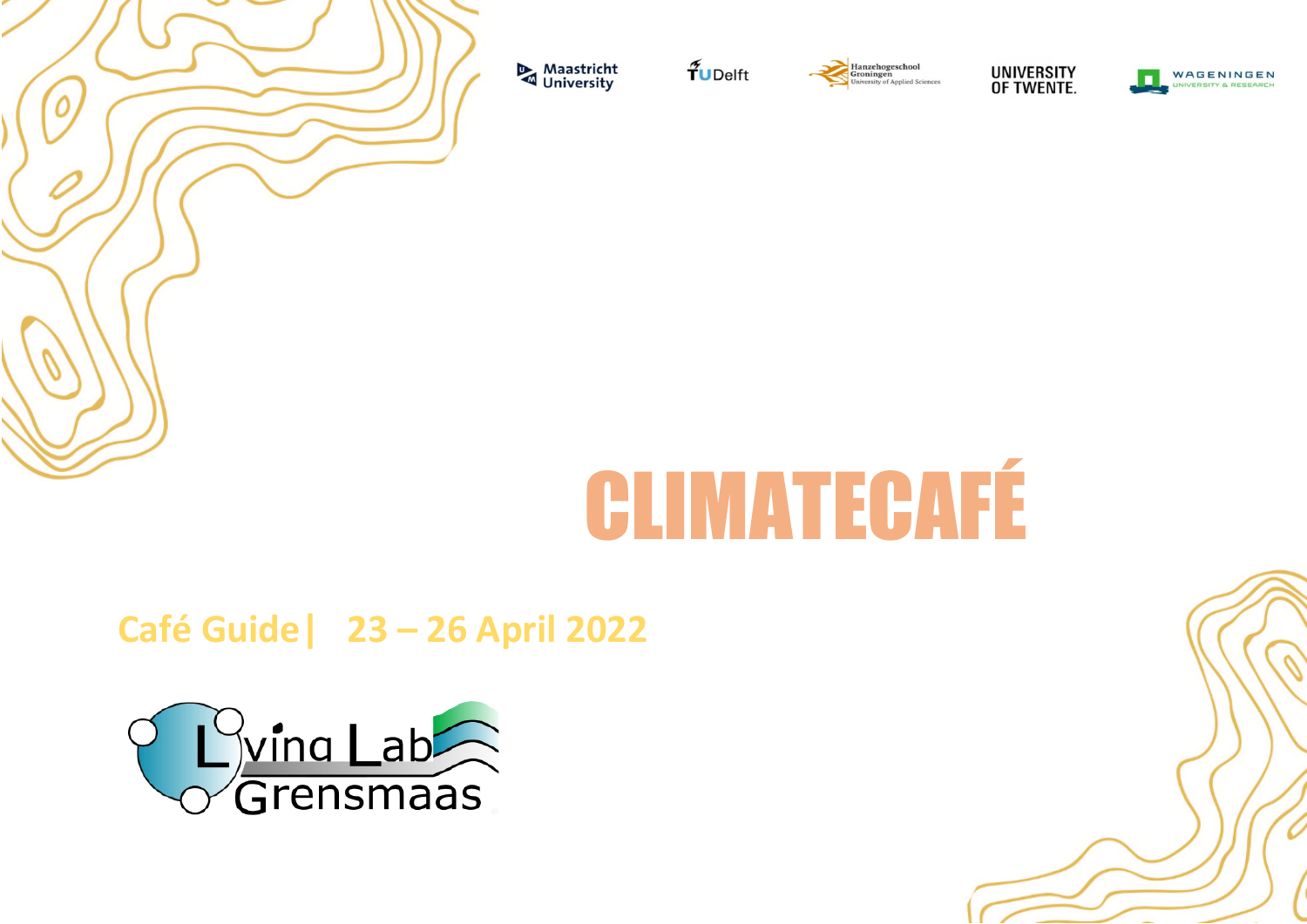### CLIMATE CAFE GRENSMAAS 'a fish-friendly Grensmaas'

| <b>Time</b> | Saturday 23 April                                                      | <b>Sunday 24 April</b>                                                                                 | <b>Monday 25 April</b>                                                    | Tuesday 26 April                           |
|-------------|------------------------------------------------------------------------|--------------------------------------------------------------------------------------------------------|---------------------------------------------------------------------------|--------------------------------------------|
| 10.00h      | Introduction Climate Change,<br>ClimateCafé and LivingLab<br>Grensmaas | Check-in and River-walk stichting ARK +<br>water quality measuring with aquatic<br>drones INDYMO       | Check-in and macro-fauna sampling                                         | Check-in and macro-fauna sampling          |
| 13.00h      | River-walk Sportvisserij<br>Nederland                                  | River-walk IVN and solid waste collection<br>+ water quality measuring with aquatic  <br>drones INDYMO | Solid waste collection and art-design<br>workshop #fishfriendly grensmaas | Group-work                                 |
| 15.00h      | Wrap-up cafe                                                           | Wrap-up cafe                                                                                           | Media moment<br>#fishfriendlygrensmaas and LivingLab<br>Grensmaas         | Mini-symposium at Maastricht<br>University |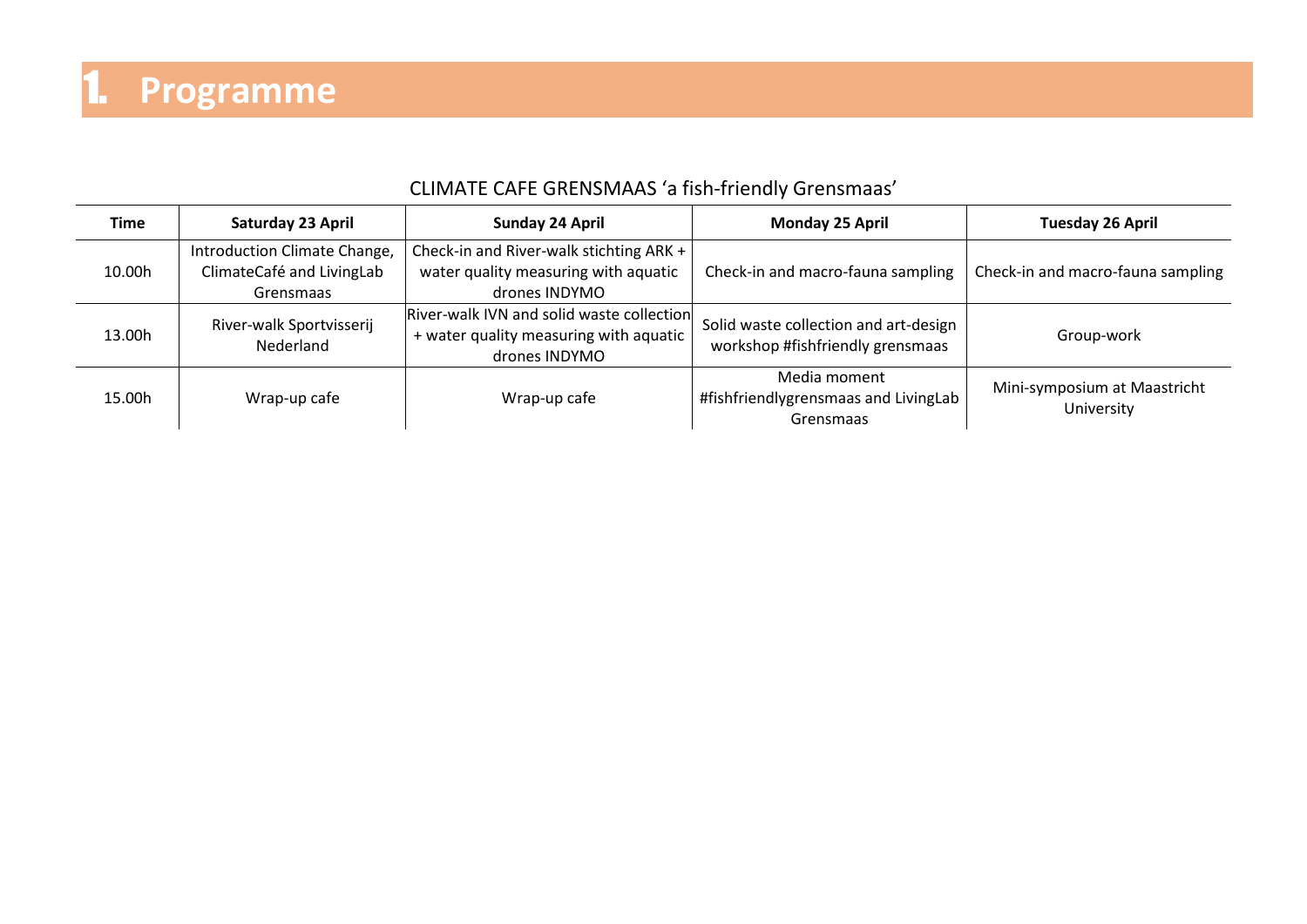## 2. **Introduction**

ClimateCafé Grensmaas spring 2022 is a collaboration between three universities, one Hogeschool, Sportvisserij Nederland, Rijkswaterstaat, IVN and stichting ARK. We challenge you to think along with us about a fish-friendly Grensmaas. Over the past few years, the landscape around the Grensmaas has changed substantially. The high-water of last summer demonstrates again how important it is to give the river space. Together with flood protection, the Grensmaas project has aimed to improve biodiversity while keeping gravel extraction possible and economically feasible. The terrestrial biodiversity has improved over the past few years, **but the aquatic biodiversity deserves more attention.**

In this ClimateCafé you will have the opportunity to help researchers and practitioners in the area. You will learn about climate change, explore how river users experience the river and hear how several organisations work in the area to improve the quality of the river. Next to this, you will have the opportunity to work in interdisciplinary groups with students and gain knowledge on scientific field-research methods, both from the natural and social sciences.

## 3. **Description of the Activities**

#### **Saturday**

We kick-off in a café near Bosschersveld\* where we discuss climate change, climate impact scenarios, the ClimateCafé approach and the LivingLab Grensmaas project. We provide a lunch and afterwards, we explore the area with fisherwoman/man from Sportvisserij Nederland on a river-walk who will teach us what a fish-friendly river and fish-habitats look like. We use creative research methods embedded in anthropology, such as photo diaries, to capture what we learn. We wrap-up in the café again to discuss what we've learned.

### **Sunday**

We kick-off in a café near Bosschersveld\* where we learn how aquatic drones can help us in determining fish-friendly water quality. Afterwards, we will explore where we can measure water quality while exploring the area with stichting ARK on a river-walk, who will tell us how the area has changed and how re-wilding and nature based solutions can contribute towards a fish-friendly Grensmaas. After a lunch, we bring the drones while collecting solid waste with the volunteering organisation IVN and learn more about the trash issues of the river. We wrap-up in the café again to discuss what we've learned and see preliminary results of the water quality.

#### **Monday**

We meet in our the fieldlab<sup>\*</sup> to learn about the role of macrofauna in a fish-friendly Grensmaas. We will collect multiple samples and discuss what habitats contribute to a healthy river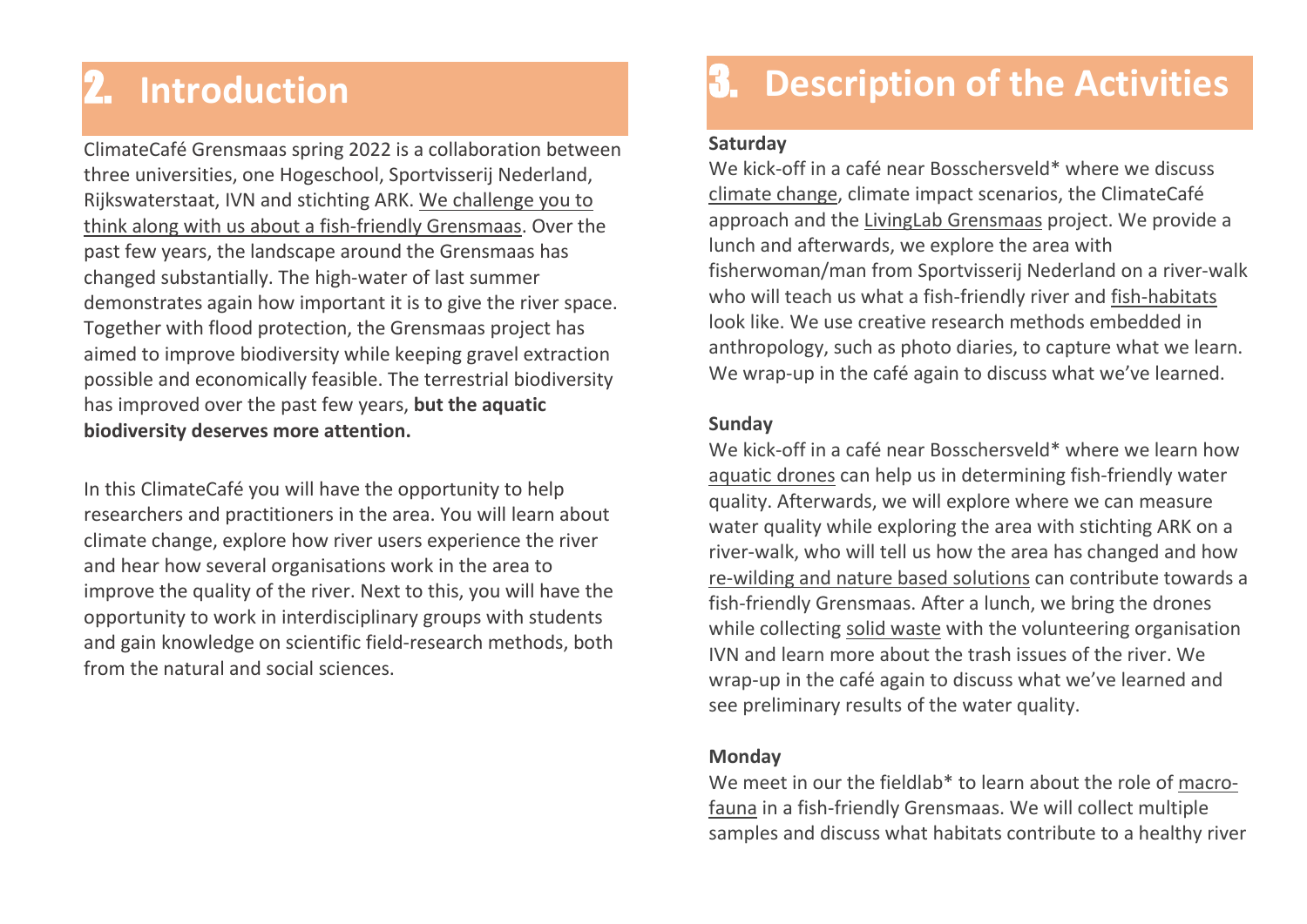system. After a lunch in the field, we will continue our solid waste-collection and build an art-piece with artists to increase awareness for a #fishfriendlyGrensmaas. We wrap-up in the fieldlab with preliminary result on macro-fauna species.

### **Tuesday**

We start our final day in the fieldlab\* where we continue our macro-fauna sampling. After a lunch in the field we head to Maastricht University where we prepare in groups for a minisymposium to disseminate preliminary findings and our understanding of a fish-friendly Grensmaas.

### **All days**

Throughout the days, we will collect sound samples to capture the sound of the river and its inhabitants.

\*All specific locations will be distributed after signing-up for the event. The café and fieldlab locations are around the Bosschersveld area north of Maastricht and accessible by bike or public transport.

### 4. **Frequently Asked Questions**

### Can I join for part of the program?

Yes, please let us know what days you want to join.

### Are there any costs involved?

- No, the event is free for students from mbo, hbo and universities. On Saturday and Sunday we provide lunch.

### Can I join if I am not a student

- Yes, if you are a volunteer or practitioner in the area and would like to join the river-walks or other parts of the programme, you are very welcome as we do our best (but possibly fail to) to reach out to everyone who is active on this area. Please contact us.

### Can I receive study points if I join?

- You will receive a certificate if you participate in the whole programme. You have to discuss with your study if this can be part of your curriculum/free space.

## 5. **Usefull links**

Project LivingLab Grensmaas:<http://www.livinglabgrensmaas.nl/> Climate scenarios introduction[: https://climatescenarios.org/primer/](https://climatescenarios.org/primer/) ClimateCafé events:<https://climatecafe.nl/> Grensmaas area information:<https://dwaalfilm.eu/nl/grensmaas> Sportvisserij Limburg:<https://www.sportvisserijlimburg.nl/> Stichting ARK[: https://www.ark.eu/nieuws/2021/eeuwenoude](https://www.ark.eu/nieuws/2021/eeuwenoude-rivierbosweide-keert-terug-limburg)[rivierbosweide-keert-terug-limburg](https://www.ark.eu/nieuws/2021/eeuwenoude-rivierbosweide-keert-terug-limburg) IVN Limburg:<https://www.ivn.nl/provincies/limburg/nieuws/maas-in-de-wet>